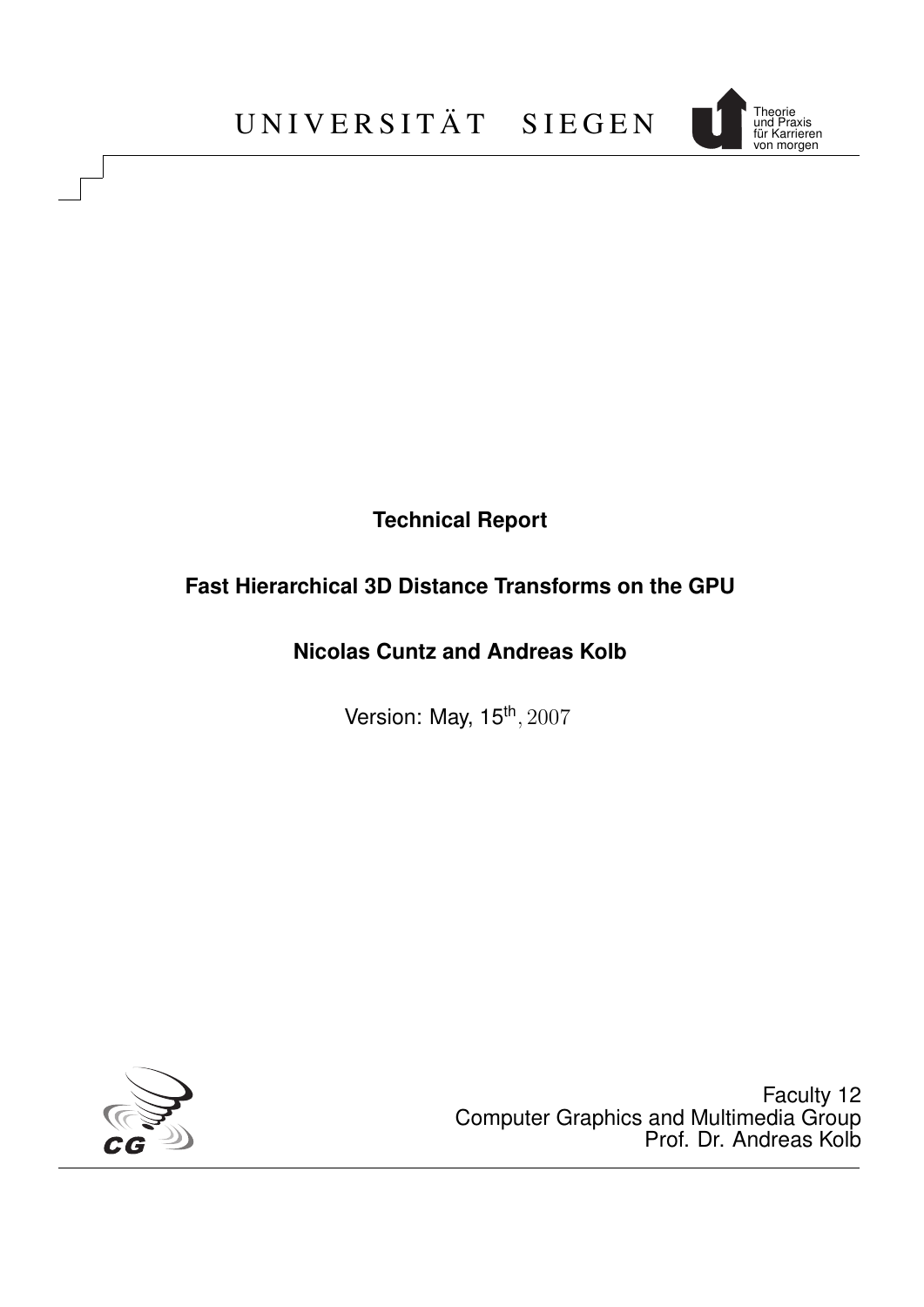### Abstract

This paper describes a novel approach for the GPU-based computation of approximate 3D Euclidean distance transforms, i.e. distance fields with associated vector information to the closest object point. Our hierarchical method works on discrete voxel grids and uses a propagation technique, both on a single hierarchy level and between the levels. We assume a closed object, so that a signed distance of a voxel w.r.t. the object boundary is defined. The object's boundary is given by means of the grid voxel classification as interior or exterior and the preinitialization of voxels lying directly next to the boundary. The propagation method can be seen as a filtering process, where the voxel's distance transform is updated by computing alternative distances according to the distance transforms for neighbor voxels. Using our hierarchical approach, the effort to compute the distance transform is significantly reduced.

Our technique is purely GPU-based. We build upon a specific approach to work on a 3D distance transform using *Multiple Render Targets (MRT)*. All hierarchical operations are performed on the GPU.

ACM Categories: I.3.5 Computer Graphics (Computational Geometry and Object Modeling - Curve, surface, solid, and object representations)

## 1. Introduction

Signed or unsigned distance fields have many applications in computer graphics, scientific visualization and related areas. They can be used for implicit surface representation and collision detection [KLRS04], for skeletonization [ST04] or for accelerated volume raytracing [HSS<sup>\*</sup>05], to state just a few.

Computing a 3D Euclidean distance transform is a wellstudied problem (see [Cui99] for an overview). Depending on the initial object representation, as voxel grid or as explicit geometric representation, different approaches have been proposed. Concerning the voxel grid approach, there are two major categories, propagation methods and methods based on Voronoi diagrams. Propagation methods propagate the distance information to the neighboring voxels, either by spacial sweeping or by contour propagation.

GPU-based approaches have been presented for distance transform computation in the 2D case for voxel grid input [ST04, RT06] and for 3D polygonal input [SPG03, SGGM06].

The method presented in this report works on 3D voxel

grid input models and is based on the propagation approach. The approach uses a specific hierarchical technique consisting of *push-downs* and *pull-ups* to halve and double the grid resolution, respectively, thus exponentially reducing the number of propagation steps required for the computation of an approximate distance transform. Our system demonstrates that the error can efficiently be canceled with minor computational costs.

The remainder of this paper is structured in the following way: Sec. 2 discusses related research results. Our hierarchical approach is described in Sec. 3, whereas Sec. 4 contains a discussion of the error occuring in our algorithm. Sec. 5 gives details on the implementation and Sec. 6 provides experimental results obtained using two different test cases.

## 2. Prior Work

This section describes the main concepts of voxel grid techniques based on Voronoi diagrams (Sec. 2.1) and propagation (Sec. 2.2) utilizing programmable Graphics Processing Units (GPUs) to compute distance transforms.

Consider a voxel grid and a closed object boundary  $\delta\Omega$ marked in the voxel grid. The Euclidian distance transform dt (also called Feature or complete distance transform) for a voxel  $P$  is defined as

$$
\mathrm{dt}(\mathbf{P}) = \left(\min_{\mathbf{Q} \in \delta \Omega} \{ \|\mathbf{P} - \mathbf{Q}\| \}, \arg\min_{\mathbf{Q} \in \delta \Omega} \{ \|\mathbf{P} - \mathbf{Q}\| \} \right),
$$

i.e. dt(P) stores the distance plus the point  $\mathbf{Q} \in \delta\Omega$ closest to P. We refer to the distance and the closest point of  $dt(\mathbf{P})$  as  $dt_d(\mathbf{P})$  and  $dt_\delta(\mathbf{P})$ , respectively. In case of a signed distance transform,  $dt_d(P)$  is negative in the inner region and positive in the outer region.

## 2.1. The Voronoi Diagram Approach

A 2D Voronoi diagram is a partitioning of the plane into cells w.r.t. a fixed set of points (*seeds*), where each cell contains all points in the planes closest to one seed. It is clear that the distance transform can be obtained by setting Voronoi seeds onto the object's boundary.

2D-Voronoi diagrams can easily be determined using rasterization techniques. Therefore, cones with a common opening angle are placed over each seed and the resulting scene is rendered from top-view using the OpenGL depth buffer function GL\_LESS. Automatically, the resulting image is the Voronoi diagram of the given seeds and the depth buffer contains the distance information to the corresponding seed. Hoff et al. [HKL∗99] extend this approach to other geometric objects and to 3D. Sigg et al. [SPG03] and Sud et al. [SGGM06] present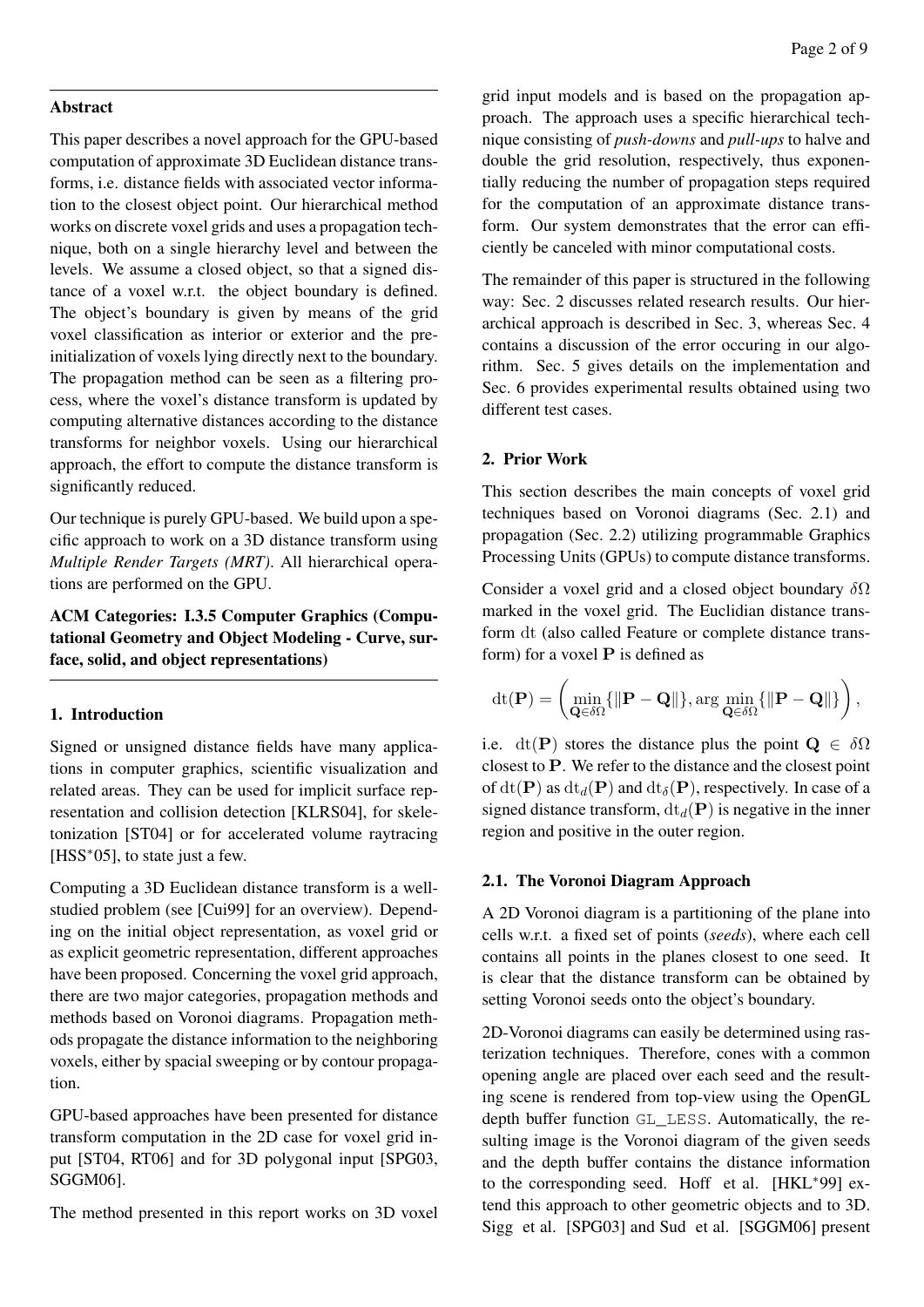

Figure 1: *Two propagation steps. Note that* dt *is initialized with precise sub-pixel references in this example. We use a*  $3 \times 3 \times 3$  *structure element in order to propagate the distance information.*

a GPU-based implementation of the Voronoi-based approach.

## 2.2. The Propagation Approach

For this approach, the object boundary is given in a voxel grid. The original approach was introduced for 2D images, but can easily be adapted to 3D. An extensive survey of related techniques is given in [Cui99]. The (signed) distance transform is initialized in the following way:

$$
\mathrm{dt}^{0}(\mathbf{P}) = \begin{cases} (0, \mathbf{P}) & \text{if } \mathbf{P} \in \delta\Omega \\ (M, *) & \text{if } \mathbf{P} \in \Omega_{+} \text{ (obj. exterior)} \\ (-M, *) & \text{if } \mathbf{P} \in \Omega_{-} \text{ (obj. interior)} \end{cases}
$$

where  $M$  is greater than any possible distance between grid voxels. A propagation step for the distance works using a structure element  $M$ , defining a local neighborhood, by taking a minimum:

$$
\mathrm{d} t_d^{i+1}(\mathbf{P}) = s_{\mathbf{P}} \min_{\mathbf{Q} \in \mathcal{M}(\mathbf{P})} \{ ||\mathrm{d} t_\delta^i(\mathbf{Q}) - \mathbf{P}|| \}
$$

The sign  $s_{\mathbf{P}}$  is taken from  $\mathrm{dt}^{i}_{d}(\mathbf{P})$ , and  $\mathrm{dt}^{i+1}_{\delta}(\mathbf{P})$  is updated using the selected Q. This algorithm, using a  $3 \times 3 \times 3$  structure element, is known to produce an approximate distance transform if applied a sufficient number of times for all voxels in parallel (refer to [CM99] for a very comprehensible description). See Fig. 1 for a visualization of two sequential propagation steps.

A fast variant of this algorithm is presented by Tsitsiklis [Tsi95]. This approach uses a priority queue approach to optimize the order of the distance transform updates.

Strzodka and Telea [ST04] present a GPU-based 2D approach using an arc length parametrization for  $\delta\Omega$ , which, in general, does not carry over to the 3D case.

Rong and Tan [RT06] present a GPU-based technique called Jump Flooding primarily designed for the generation of Voronoi diagrams for a given set of seeds, but also suitable to compute unsigned distance transform. Here, propagation is performed within a neighborhood of voxels that are  $k$  steps away from the central point  $P$ . In order to reach all voxels in a logarithmic number of steps, the offset  $k$  is halved after each step. This can be seen as an hierarchical procedure where k specifies the grid resolution during one step. Rong and Tan attempt to correct the resulting error by performing one or two additional propagation steps after termination. However, no qualitative information is given about the remaining error. Moreover, no performance results are given for 3D grids.

Besides speed, the main benefit of our approach is a fully hierarchical design and the idea to control the error independently for each hierarchy level. In addition, the use of Multiple Render Targets allows for direct output into a  $3D$  grid of resolution  $256<sup>3</sup>$  (according to current graphics hardware specifications). In comparison to Jump Flooding, our algorithm is asymptotically faster, as the levels in the hierarchy are decreasing in size. In the Jump Flooding approach, each step involves the same complexity w.r.t. to the grid resolution. Moreover, the caching capability of modern graphics hardware is exploited by storing hierarchy levels in separate textures.

# 3. Hierarchical 3D Distance Transforms

This section describes the main steps involved in our hierarchical approach. The algorithm is introduced and explained in the following section.

# 3.1. Algorithmic Overview

The input for our algorithm is a voxel grid representing the object boundary separating the space into an inner and outer region. This is done by initializing dt with exact value for negative (inner) voxels next to the boundary. We store precise sub-pixel references rather than setting the initial voxel distances to 0 in order to get an exact representation of our (implicitly defined) test geometries (see Sec.6). The object boundary  $\delta\Omega$  could be as well defined by selecting an appropriate set of 0-distance voxels.

Thus, dt is defined for voxels directly next to the boundary. Using super-sampling, the grid resolution is repeatedly reduced by a factor of 2 and, in parallel, the distance transform is (implicitly) propagated (*push-down*, Sec. 3.2). The recursion breaks for the smallest level, for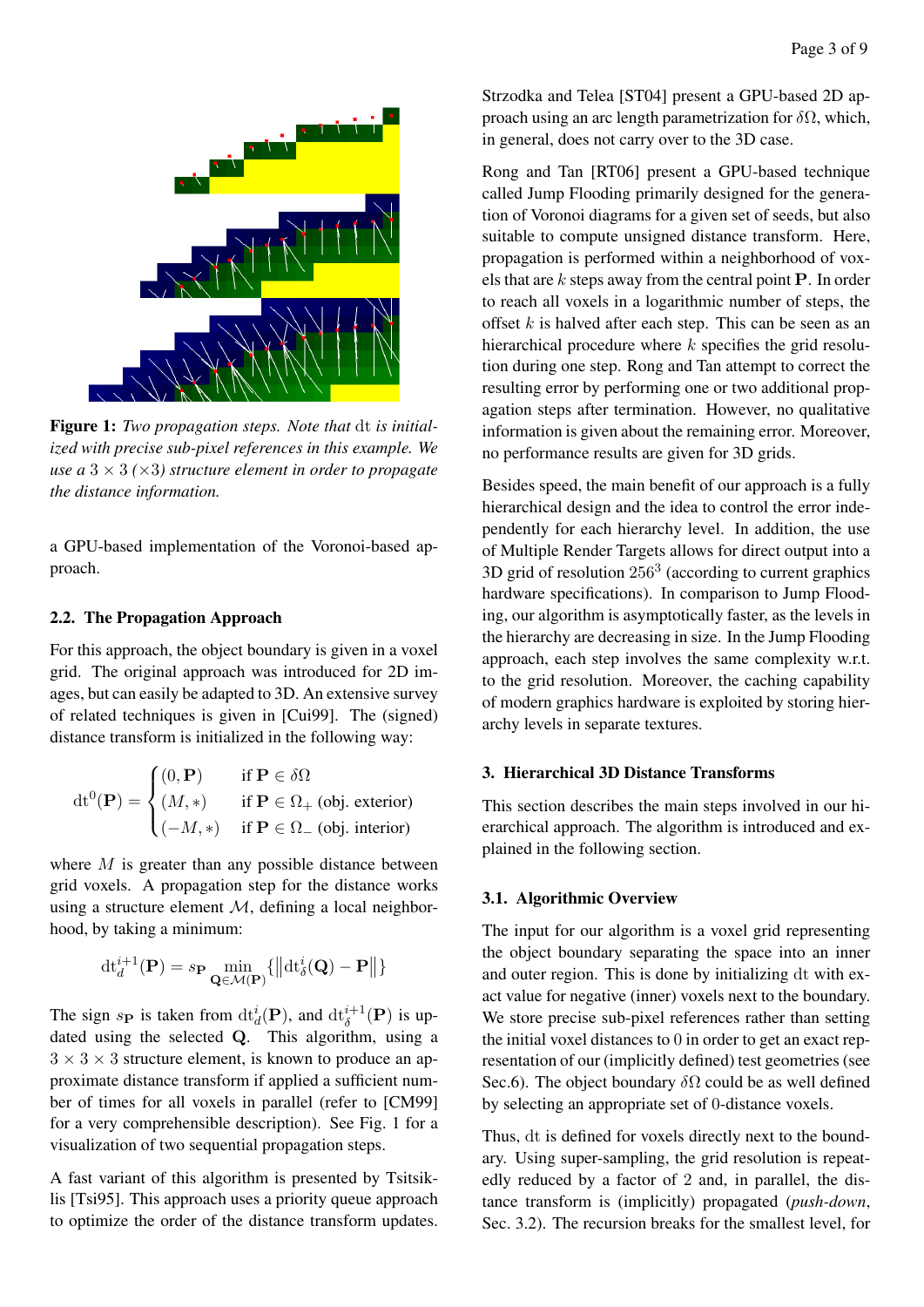which we compute the complete distance transform using the propagation method described in Sec. 2.2 by repeatedly propagating until the complete grid is filled. Note that, because of the low resolution, we can do this without performance deficit. The push-down is then inverted by a *pull-up* (Sec. 3.3) in combination with  $k_p$  additional propagation steps, where  $k_p$  is a small positive integer.

The algorithm is summarized in the following listing:

```
01 initialize +/02 compute distance next to object boundary
03
04 // push-down
05 for level = 1 to n do
06 reduce to 1/2 resolution
07 done
08
09 compute dt for level n
1<sub>0</sub>11 // pull-up
12 for level = n-1 to 1 do
13 recursively combine with level+1
14 perform k_p propagation steps
15 done
```
## 3.2. Push-down

In the push-down pass (from fine to coarse resolution), distance information for voxels touching the object boundary are propagated to lower hierarchy levels. In our  $128<sup>3</sup>$  example, we push-down until a resolution of  $8<sup>3</sup>$  voxels.

The push-down is done by super-sampling surrounding voxels, using a factor of 2 in each dimension. The distance transform  $\hat{j}$  dt is combined and propagated from level j to level  $j + 1$  using the following update rule (see Fig. 2):

$$
j+1 d\mathbf{t}_d(j+1)\mathbf{P}
$$
  

$$
s_{j+1}\mathbf{P} \cdot \min_{j\mathbf{Q}\in\mathcal{N}_2(j+1)\mathbf{P}} \{||^j d\mathbf{t}_\delta(j\mathbf{Q}) - j+1\mathbf{P}||\}
$$

with sign taken from  $^{j}$  dt<sub>d</sub>( $^{j+1}$ **P**), and  $^{j+1}$  dt<sub>δ</sub>( $^{j+1}$ **P**) is updated using the selected <sup>j</sup>Q. Here, <sup>j</sup>P and  $\mathcal{N}_2$  denote a voxel on level  $j$  and the super-sampling neighborhood for the reduction factor 2, respectively.

Note that the voxels initialized with  $\pm M$  are properly handled in the next level, i.e. the correct references are set for  $j+1$ **P**, if at least one  ${}^{j}$ **Q**  $\in$   $\mathcal{N}_2$  $({}^{j-1}$ **P**) has a valid reference. Thus, the distance information is also propagated in a spacial sense.

## 3.3. Pull-up

For now, we assume that the correct distance transform  $\dot{J}$  dt for the coarse level is given. In principle, this is the case for the coarsest level, because for this level, we cal-



**Figure 2:** *Push-down: Computing*  $j+1$  dt *for samples in a coarse grid. The closest reference point w.r.t. level* j *triggers the push-down of the distance transform to level*  $j + 1$ .

culate  $\hat{\jmath}$  dt explicitly (Sec. 3.1).

The pull-up pass (from coarse to fine resolution) works in much a similar way as the reduction described in Sec. 3.2. Eight surrounding samples in the coarse grid around a voxel P are checked and the minimal distance determines the reference point for P. Since we have already computed distance information nearby the object boundary, this step is only performed for points which contain  $\pm M$ as distance. Note that this can be done easily because each level is stored separately.

As mentioned (see above), the result after a pull-up pass is an approximation of the distance transform  $j-1$  dt. To correct the error, we follow two strategies:

First, we perform  $k_p$  additional propagation steps as described in Sec. 2.2 for each level. The first motivation for this correction is the fact that the error in the distance value is constantly bounded (see Sec. 4.1). This strategy is particularly useful in cases where we have no larger displacements in the distance transform, because then, the (constant) expansion of the propagation steps will annihilate the constant error. A second motivation is the observation that the continuous distance field strongly varies near to the object boundary  $\delta\Omega$ , whereas the variation far from the object boundary is smaller. Thus, based on the exact values next to the boundary, the area close to the boundary will be adjusted by the additional propagation steps.

Secondly, the reference point  $S' = j^{-1} dt_{\delta}(j^{-1}P)$  resulting from the pull-up step is tracked, and the surrounding voxels of this point at the same level are used for a refinement  $j^{-1}$  dt'<sub>d</sub>( $j^{-1}$ **P**). For this purpose, super-sampling as in Sec. 3.2 is performed around  $S'$ :

$$
j^{-1} \operatorname{dt}'_d(j^{-1}\mathbf{P}) =
$$
  

$$
s_{j-1}\mathbf{P} \cdot \min_{j-1}\operatorname{Q}'\in \mathcal{N}_2(\mathbf{S}^j)} \{ ||j^{-1} \operatorname{dt}_\delta(j^{-1}\mathbf{Q}') - j^{-1}\mathbf{P} || \}
$$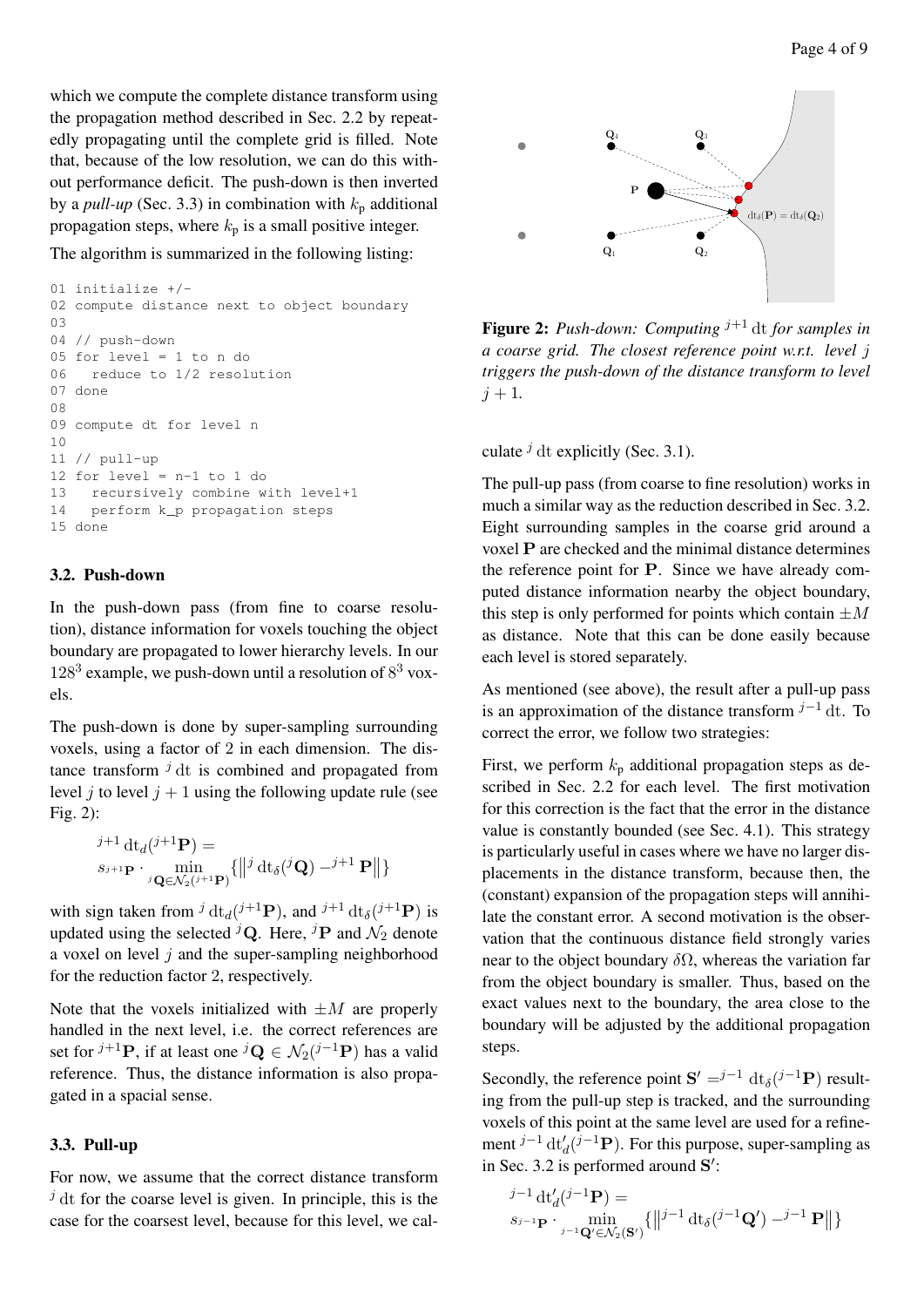$\Box$ 

with sign taken from  $^{j-1} dt_d(^{j-1}P)$ , and  $^{j-1} dt'_\delta(^{j-1}P)$ is updated using the selected  $j^{-1}Q'$ . This is an improvement especially for far reference points which are displaced by a small offset.

Ideally, one would like a pull-up method that generates  $j-1$  dt from  $j$  dt without producing any error, using a minimal number of propagation steps  $k_p$  on each level. Unfortunately, an optimal value  $k_p$  is hard to determine, even though a constant error bound for the distance component  $j^{-1}$  dt<sub>d</sub> can be determined for the general situation (see Sec. 4.1). This is related to the fact, that a reference can, in some cases, point in a wrong direction, independently from the actual distance error in  $j-1$  dt.

# 4. Error Analysis

This section discusses the distance error that occurs when performing one pass of the hierarchical algorithm (see Sec. 3). Refer to Sec. 6.2 for measurements of the overall error in our sample geometries.

#### 4.1. General discussion

First, we consider the error that generally occurs during one super-sampling step. This examination is valid for the push-down pass as well as for the pull-up pass (see Sec. 4.2).

An error is generated in point P, if and only if the following situation is given: Assuming that the input grid is filled with the correct distance transform, there exists a reference point  $S \in \delta\Omega$  in the input grid with

$$
\begin{array}{ll} \text{(1)} & \mathrm{d}t_d(\mathbf{Q}) < \|\mathbf{Q} - \mathbf{S}\| \quad \text{and} \\ \text{(2)} & \|\mathbf{P} - \mathbf{S}\| < \|\mathbf{P} - \mathrm{d}t_\delta(\mathbf{Q})\|, \end{array}
$$

where  $P$  is a point for which we compute a new distance value by taking the reference  $dt_{\delta}(\mathbf{Q})$  stored in the input grid point Q. This reference is taken instead of the closer point S (see Fig. 3), leading to a wrong value for the distance  $dt_d(\mathbf{P})$  and an incorrect reference  $dt_\delta(\mathbf{P})$ . In the following, we will discuss the distance error  $\epsilon_d$  in  $dt_d(\mathbf{P})$ rather than the displacement of  $dt_{\delta}(\mathbf{P})$ .

The error  $\epsilon_d$  is given by the difference between the reference taken from Q and the missed reference S:

$$
\epsilon_d = \|\mathbf{P} - \mathrm{dt}_{\delta}(\mathbf{Q})\| - \|\mathbf{P} - \mathbf{S}\|
$$

**Property 1** The error  $\epsilon_d$  is bounded by  $\sqrt{3}\Delta$  where  $\Delta$  is *the grid spacing in the fine grid.*

*Proof:* Because of 
$$
\|\mathbf{P} - \mathbf{Q}\| = \frac{\sqrt{3}}{2}\Delta
$$
, we can write  

$$
\epsilon_d \le dt_d(\mathbf{Q}) + \frac{\sqrt{3}}{2}\Delta - \|\mathbf{P} - \mathbf{S}\|.
$$



Figure 3: *Situation where the hierarchical propagation produces an error* –  $dt_{\delta}(\mathbf{Q})$  *is closer to* **Q** *than* **S** *while* S *is closer to* **P** *than*  $dt_{\delta}(\mathbf{Q})$ *.* 

We know that  $dt_{\delta}(\mathbf{Q})$  must be closer to **Q** than **S**, yielding: √

$$
\epsilon_d \leq ||\mathbf{Q} - \mathbf{S}|| + \frac{\sqrt{3}}{2}\Delta - ||\mathbf{P} - \mathbf{S}||
$$

From the triangle inequality follows  $\|\mathbf{Q} - \mathbf{S}\|$  −  $\frac{\sqrt{3}}{2}$ ∆  $\leq$  $\|\mathbf{P} - \mathbf{S}\|$ , so we get

$$
\epsilon_d \leq \sqrt{3}\Delta.
$$

This estimation is a sharp bound for a very degenerated situation (see below). Two worst cases for push-down are visualized in Fig. 4. Note that the figure addresses the 2D visualized in Fig. 4. Note that the figure addresses the 21 case with bound  $\sqrt{2}\Delta$ . However, the 3D case is similar.

The first figure (a) shows a scenario where the corners  $Q_1, \ldots, Q_4$  have references to some distant points marked in red. The white circles around  $Q_1, \ldots, Q_4$  indicate the regions where no other references can exist, because otherwise one reference would have been missed in the fine grid. Point S cannot be in region  $\beta$  (dark-gray), because we want S to be closer to P than  $dt_{\delta}(\mathbf{Q})$ . Thus, the only regions where S can lie are those marked as A.

Remark 1 *By simple calculus, it can be shown that for* √ push-down, the worst case for (a) is bounded by  $\frac{\sqrt{2}}{2}\Delta$ , *if assumed that*  $dt_{\delta}(\mathbf{Q})$  *is located outside the sample square. This is the case for*  $\|\mathbf{Q} - \mathrm{dt}_{\delta}(\mathbf{Q})\| = \frac{\Delta}{2}$  $\frac{\Delta}{2}$ *, and*  $dt_{\delta}(\mathbf{Q}_i) = \mathbf{Q}_i$  for  $\mathbf{i} \in 1, \ldots, 4$ . Correspondingly, the *error is bounded by*  $\frac{\sqrt{3}}{2}\Delta$  *in the 3D case.* 

Fig. 4 (b) visualizes in a similar way an extreme case where S lies exactly on top of P. Here, the error bound where S nes exactly on top of P. Here, the error given in Property 1 ( $\sqrt{3}\Delta$  in the 3D case) is sharp.

### 4.2. Error in Push-down

In principle, the above observation applies for the pushdown step as well as for the pull-up step in our algorithm.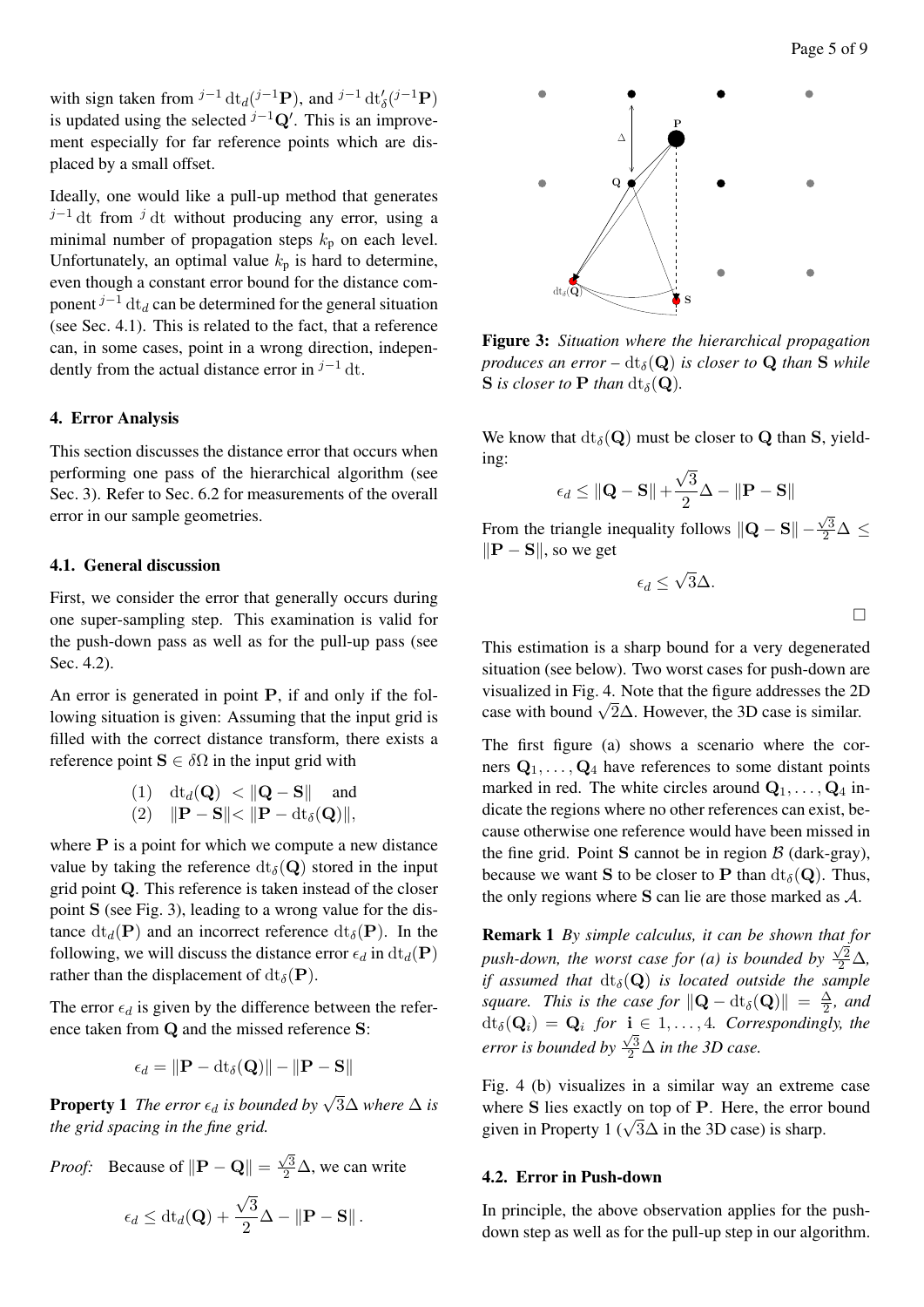

Figure 4: *Push-down (in 2D): Worst case scenario for exterior* S *(a) – worst case where* S *lies within the square defined by*  $\mathbf{Q}_1, \ldots, \mathbf{Q}_4$  (*b*)

However, only references close to a thin line of voxels (with distance  $\leq \Delta$ ) are pushed down to the coarser level. In addition, all references that will be stored in the coarser grid are contained within the fine grid, which itself represents an accurate distance transform. This excludes the extreme case shown in Fig. 4 (b). Typically, the error Extreme case shown in Fig. 4 (b). Typically, the error<br>is much smaller than  $\sqrt{3}\Delta$  in the push-down step, more precisely, bounded by  $\frac{\sqrt{3}}{2}\Delta$  (see Remark 1).

## 4.3. Error in Pull-up

Compared to the push-down step, the surrounding voxels pulled up to the finer level are not equally far from the currently considered point P (see Fig. 5). Nevertheless, Property 1 is satisfied because of the fact that the distance between **P** and the next surrounding point is  $\frac{\sqrt{3}}{2}\Delta$  as in the push-down case.

Similar situations as in Fig. 4 can be constructed for the



Figure 5: *Pull-up (in 2D): Worst case for exterior references (a) – degenerated case (b)*

pull-up step. Fig. 5 (a) shows a worst case situation where the missed reference lies outside the sample square. Fig. 5 (b) is an extreme situation where Property 1 is a sharp bound.

Altogether, we have shown that the error occurring in one step (push-down or pull-up) in the algorithm is bounded step (push-down of pun-up) in the algorithm is bounded<br>by  $\sqrt{3}$  times the spacing w.r.t. the finer grid. Typically, this error will be corrected by the additional propagation step we do after each pull-up step in our algorithm.

Cases where the error may not be canceled appear when a wrong reference points in a completely incorrect direction. Still, this effect can also be compensated by performing more than only one additional propagation step and the reference tracking described in Sec. 3.2. See Sec. 6.2 for measurements of the error in our test examples.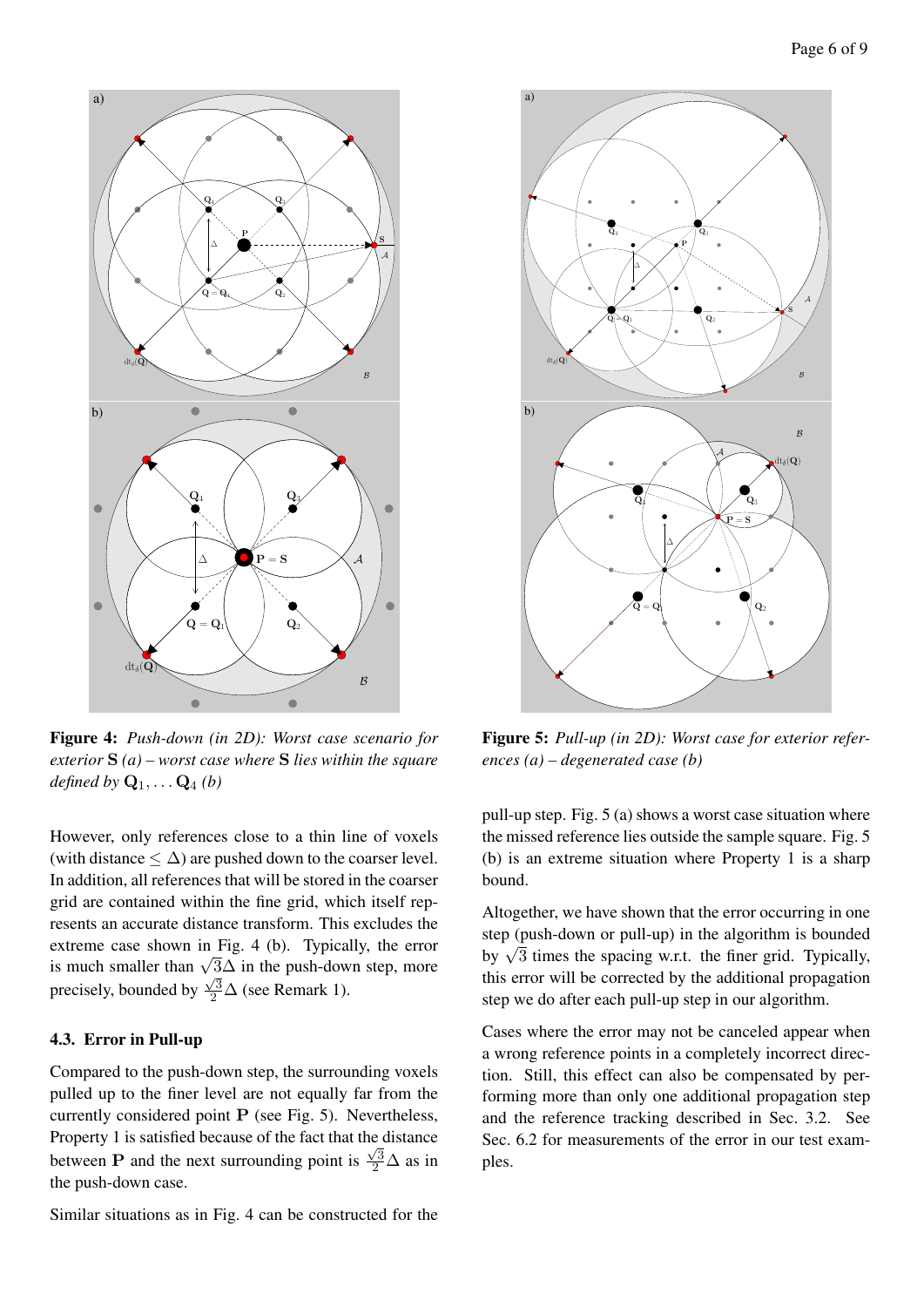

Figure 6: *Referencing of slices in four larger 2D textures using sub-regions*

## 5. Implementation Details

This section is devoted to technical details concerning the GPU realization of the algorithm. The implementation is based on OpenGL as graphics API and uses GLSL as GPU programming language.

## 5.1. 3D Grid Processing on the GPU

Our system relies heavily on the ability to dynamically update 3D grids on the GPU using fragment programs. Current graphics hardware does not provide 3D renderto-texture functionality, thus we cannot store 3D textures explicitly. We use a technique we presented in [KC05] which represents a grid as a stack of 2D *slices* and offers fast 3D texture processing.

In order to maximize the number of voxels processed in one pass, so-called *multiple render targets*, supported by the GL ARB draw buffers-extension, are used to handle up to four slices in parallel. Additionally, each of the four render targets is partitioned in sub-regions, which represent the slices. Thus, four textures can be used to represent the 3D grid, theoretically allowing a maximal resolution of 256<sup>3</sup> because of the 2048-limit for 2D textures on current graphics hardware. Since the MRT mechanism allows only computation at the same output position for all four arrays, the slice reference to the subregions in the four render targets in an alternating manner in order to process four adjacent slices in parallel (see Figure 6).

## 5.2. GPU Programming Aspects

The distance transform is represented by a structure as described in Sec. 5.1. Frame buffer objects (supported by GL\_EXT\_framebuffer\_object) are used to store the render targets. A quad exactly fitting into the output buffer is rendered and rasterized in order to write directly into the structure using a fragment program. This is a commonly used approach to perform general purpose computations on the GPU (see [OLG∗05]). Because input and output must be different in this approach, voxel

processing is done by binding a double buffered texture containing the data of the previous pass. The levels of the hierarchy are stored in separate textures. Note that super-sampling as in push-down and pull-up greatly takes advantage of the caching capability of the GPU, because adjacent texels are sampled.

Super-sampling is done by checking samples for the closest reference point. The same operation is used for propagation of the distance information. The following listing shows how this operation is implemented in GLSL. The parameters position and center contain the information related to the output voxel, sample is the sample we want to compare:

```
01 vec4 minDistance(const vec3 position,
02 const vec4 center,
03 const vec4 sample)
04 {
05 float val_pos = distance(position,
06 sample.gba);
07
08 if (val pos \langle abs(center.r))
09 return vec4(sign(center.r) *val pos,
10 sample.gba);
11 else
12 return center;
13 <sup>1</sup>
```
We use textures storing 4 floating point components. In order to obtain precise distances and best possible framerates, we choose GL RGBA FLOAT16 ATI as internal texture format. The first component stores the (signed) distance, the remaining components contain the coordinates of the closest point to the object boundary.

The run-time analysis of the fragment programs shows that the push-down and the pull-up are texture-fetchbounded. On the other hand, the distance propagation using a  $3 \times 3 \times 3$  structure element is computation-bound.

# 6. Results

The presented approach has been implemented and tested using implicit geometries stored as voxel data. Figure 7 shows the computed distance field for a notched sphere using our hierarchical approach. Figure 8 and 9 show a more detailed example obtained by joining and intersecting several implicit geometries.

## 6.1. Performance

We use a GeForce 7600 GT as graphics card for our performance tests. The fragment programs in our implementation leave some room for improvements. Still, in the notched sphere example we have a frame rate of 30 FPS  $(\approx 33 \text{ms})$  in a grid with resolution  $64^3$  when using four additional hierarchy levels and performing one additional propagation step for each level  $(k_p = 1)$ . For compar-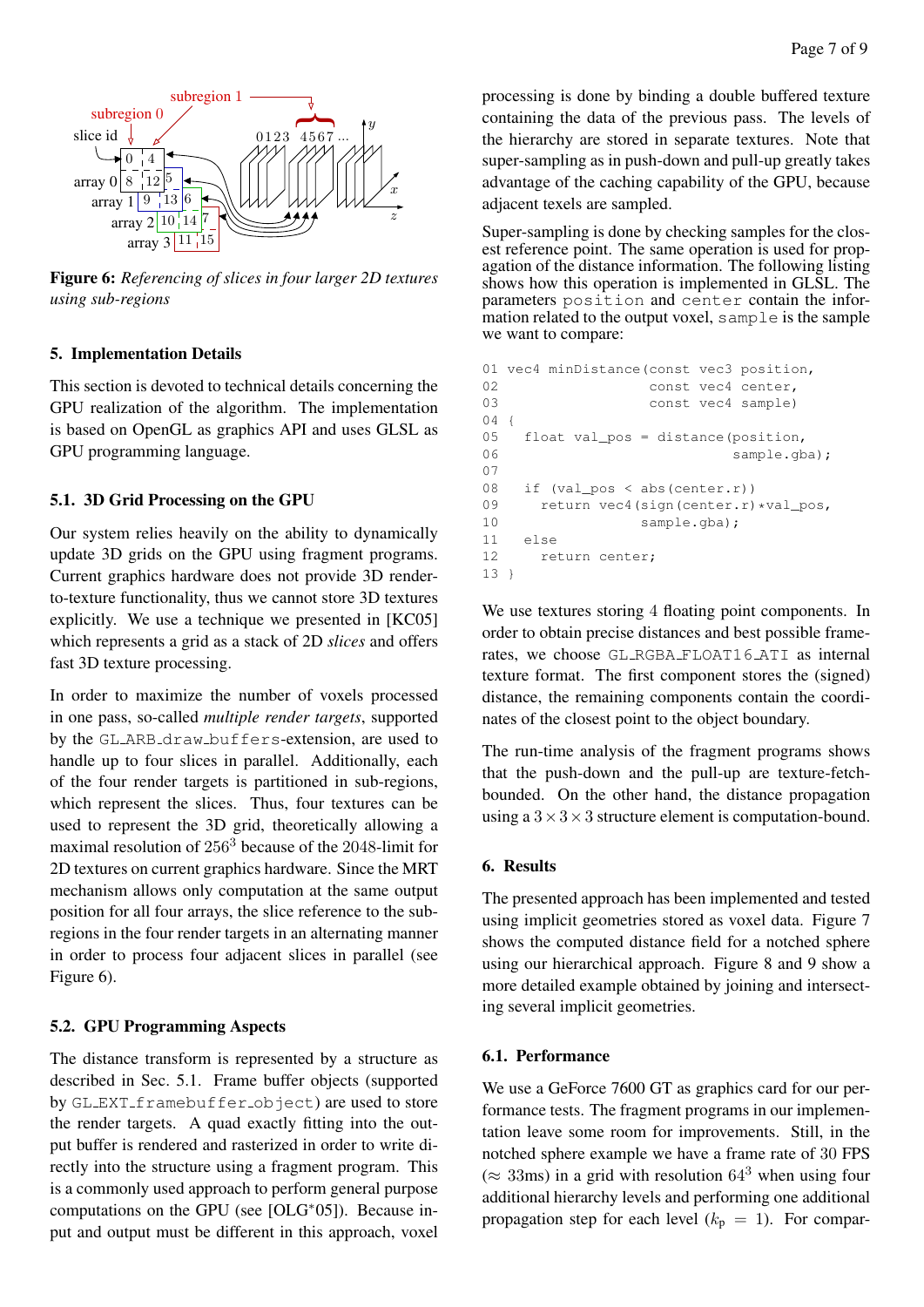

Figure 7: *Notched Sphere: Object used in our testing framework – the volume has resolution* 64<sup>3</sup> *. Note that only one of four render target is shown, thus we see* 16 *grid slices. Negative distances are shown in green/yellow, positive in blue/white, both scaled and biased for better visual output.*



Figure 8: *Detailed Object: Four slices taken from our second example in a* 128<sup>3</sup> *volume.*



Figure 9: *The detailed object in 3D*

ison, the frame-rate falls to approximately 3 FPS when propagation is used without hierarchy (until all voxels are reached). Thus, the hierarchical structure yields a significant performance benefit.

Taking a  $128<sup>3</sup>$  volume instead of  $64<sup>3</sup>$  with the hierarchy approach leads to 4 FPS.



Figure 10: *Performance for the notched-sphere example in a* 32<sup>3</sup> *and a* 64<sup>3</sup> *volume using* 3 *additional hierarchy levels*

Fig. 10 shows the performance depending on  $k_p$ . Notice the typical non-linear behavior due to optimizations performed by the GPU architecture.

Although the propagation step is very well-suited for parallelization on the GPU, this step is still a bottle neck if applied on the finest level in the hierarchy. Thus, it is important to choose a compromise between the resulting error and the loss of interactivity. A second bottle neck in the current implementation is the pull-up step described in Sec. 3.3. The overall performance is essentially bounded by the number of texture-fetches.

# 6.2. Error

The same configuration as in Sec. 6.1 produces an average of the relative error of 0.000247059 in a 64<sup>3</sup> volume and 0.000021961 in 128<sup>3</sup>. The correct distance transform is computed using a (slow) brute force method which checks all pairs of voxels.

Fig. 11 shows how the error evolves depending on  $k_p$  in a 32<sup>3</sup> volume. The error greatly decreases for both geometries already for  $k_p = 1$ . It nearly disappears for a larger  $k_{p}$ .

Fig. 12 demonstrates the usefulness of additional propagation steps. As one can see, switching from  $k_p = 0$  to  $k_p = 1$  significantly improves the accuracy of the references.

# 7. Conclusion

A method for computing 3D distance transforms in realtime has been presented. The algorithm computing the distance transform is organized hierarchically. We provide a bound for the resulting distance error, which, in